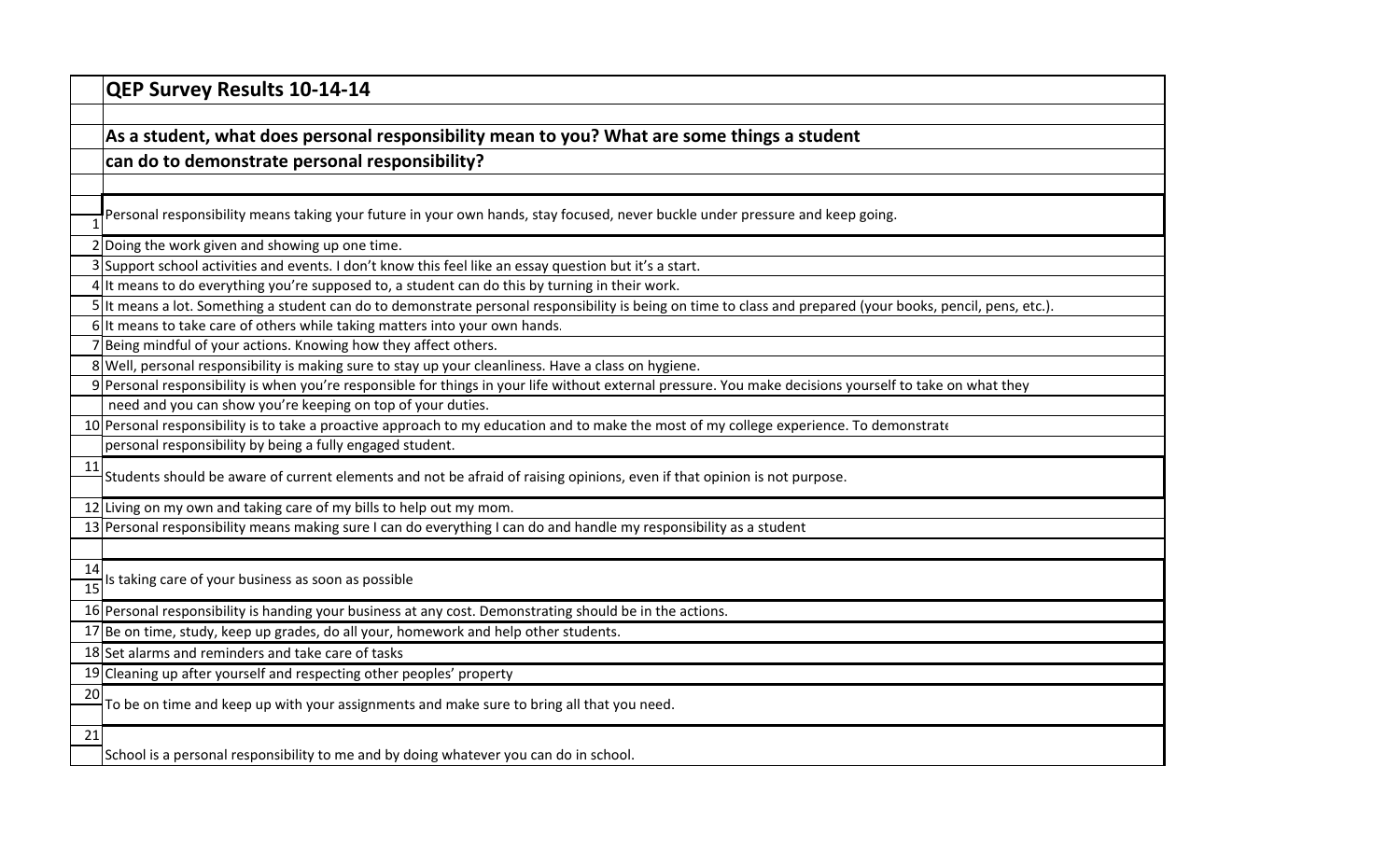| 22                    | Student responsibility means doing the right thing.                                                                                                                  |
|-----------------------|----------------------------------------------------------------------------------------------------------------------------------------------------------------------|
| 23                    | Student responsibility means doing the right thing.                                                                                                                  |
| 24                    | Personal responsibility means to me to have your actions in your own hands. Be a leader and not a follower and set examples by putting matters into their own hands. |
| 25                    | Responsibility means taking care of business and keeping up with everything. You could set alarms and keep calendars and pictures of important needs.                |
|                       | 26 A personal responsibility for me is to make sure I'm doing good in school. Make sure you're passing your classes.                                                 |
| 27                    | Do what you have to become successful step up to the plate.                                                                                                          |
| 28                    | A personal responsibility for me is to make sure I'm doing good in school. Make sure you're passing your classes.                                                    |
|                       | 29 Personal responsibilities means to do what you came to do, take care of your duties.                                                                              |
| 30                    | Personal responsibility means that I do me and take care of me. Focus on yourself and nobody else.                                                                   |
|                       | 31 A task that you must complete in order to be independent, being on time and achieve your goals.                                                                   |
| 32                    | Being accountable for your actions, accepting constructive criticism and understanding responsibility, and being honest.                                             |
| 33                    | Personal responsibility to me is being responsible for what you do or what you say.                                                                                  |
|                       | 34 Keep up with your hygiene.                                                                                                                                        |
| 35<br>$\overline{36}$ | Respect people, be responsible for all your assignments.                                                                                                             |
|                       | 37 To conduct yourself with integrity. You can demonstrate it by doing the right thing even when nobody is looking.                                                  |
| 38                    | Pick up after myself because this isn't High school and it's not on someone else to clean up my mess. Keep our school clean of trash.                                |
| 39                    | Be on time.                                                                                                                                                          |
|                       | 40 Personal responsibility means you have to know what you got to do for yourself.                                                                                   |
|                       | 41 Personal responsibility is worry about myself and no one else.                                                                                                    |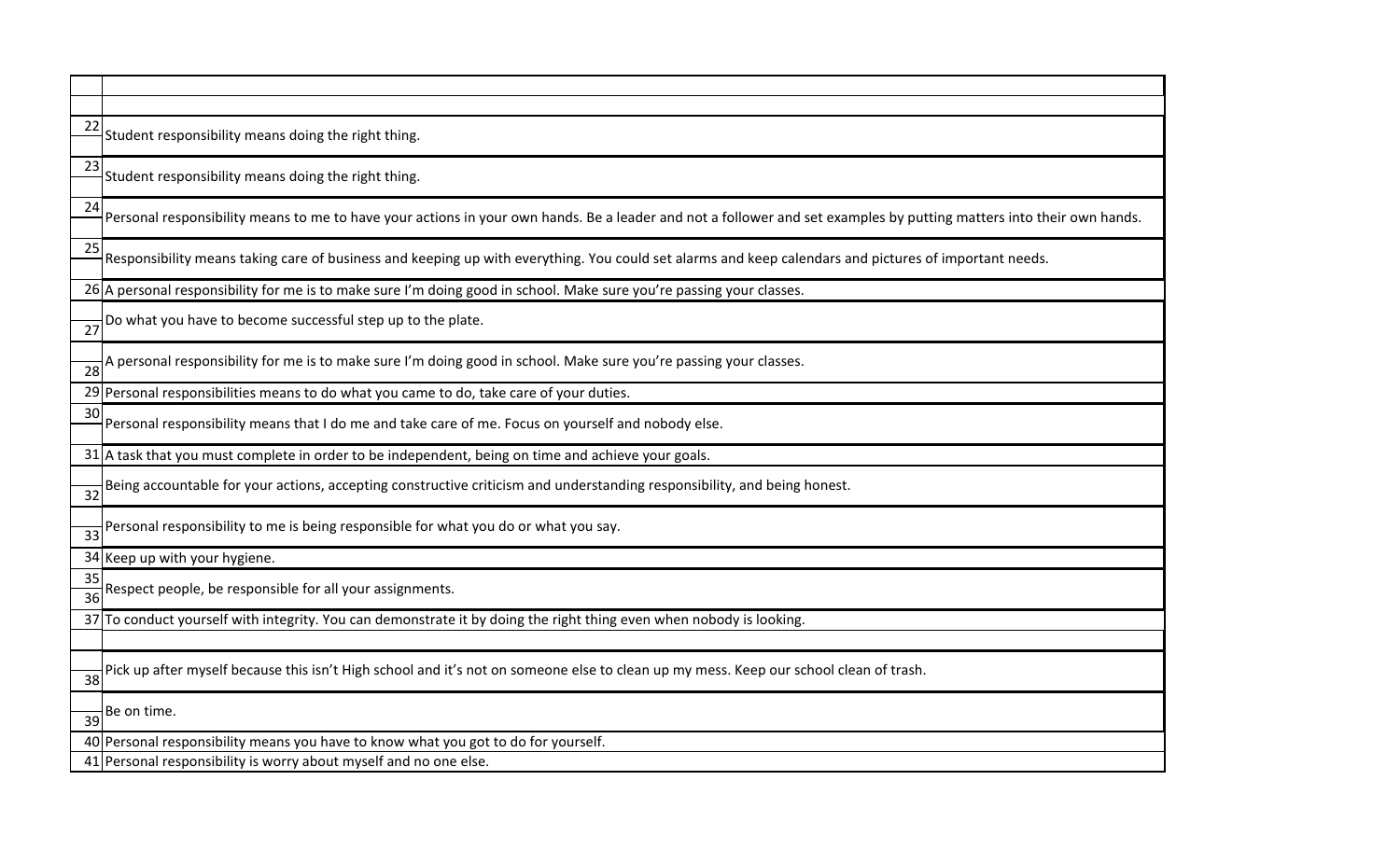| 42 Taking care of all your business.                                                                                       |
|----------------------------------------------------------------------------------------------------------------------------|
| 43 Having my own responsibilities on my own. Help people in need and do what comes from us.                                |
| 44 Personal responsibility is getting something personal done.                                                             |
| 45 Do what you're supposed to do--not what you want to do. Act responsible show leadership                                 |
| 46 Go to work on time after school, do your personal chores.                                                               |
| 47 Have good grades, attendance and attitude.                                                                              |
| 48 Keeping your word and telling the truth.                                                                                |
| 49 Take care of your business quickly and effectively. A student can show that they are organized and on top of their work |
| 50 Do what you're supposed to do--not what you want to do. Act responsible show leadership.                                |
| 51 Take responsibility for your actions don't worry about others' responsibilities.                                        |
| 52 For one practice what one has learned, and pass it on.                                                                  |
| 53 That you have to accomplish what you have to accomplish.                                                                |
| 54 Show up for class.                                                                                                      |
| 55 To respect yourself by taking responsibility of your own tasks.                                                         |
| 56 It means to be an excellent student, come to school with a great attitude and be prepared for class.                    |
| 57 It mean taking actions for yourself to better yourself.                                                                 |
| 58 Means time management and organizine surroundings. Find time to study, exercise, do chores and still get work done.     |
| 59 We have to make sure we have all materials like our college books.                                                      |
| 60 It means to be responsible.                                                                                             |
| 61 To follow instructions properly and to go to class on time, do homework and turn it in on time.                         |
| 62 Have everything you need for everyday activities.                                                                       |
| 63 Personal responsibility means to do your work on time, wash dishes, and everything else you're supposed to do.          |
| 64 To be responsible for yourself.                                                                                         |
| 65 Doing your part to keep the student body running like a well-oiled machine.                                             |
| 66 Do what you have to do.                                                                                                 |
| 67 Getting priorities straight, get up early study and put what's important first, not fun.                                |
| 68 To be responsible for yourself.                                                                                         |
| 69 Take care of others-- act mature.                                                                                       |
| 70 To be responsible for yourself.                                                                                         |
| 71 Keep up with assignments.                                                                                               |
| 72 To keep up with things that need to be done.                                                                            |
| 73 Getting things done when they are supposed to be done.                                                                  |
| 74 Personal responsibility to me means to be responsible for your actions and know what is important to you                |